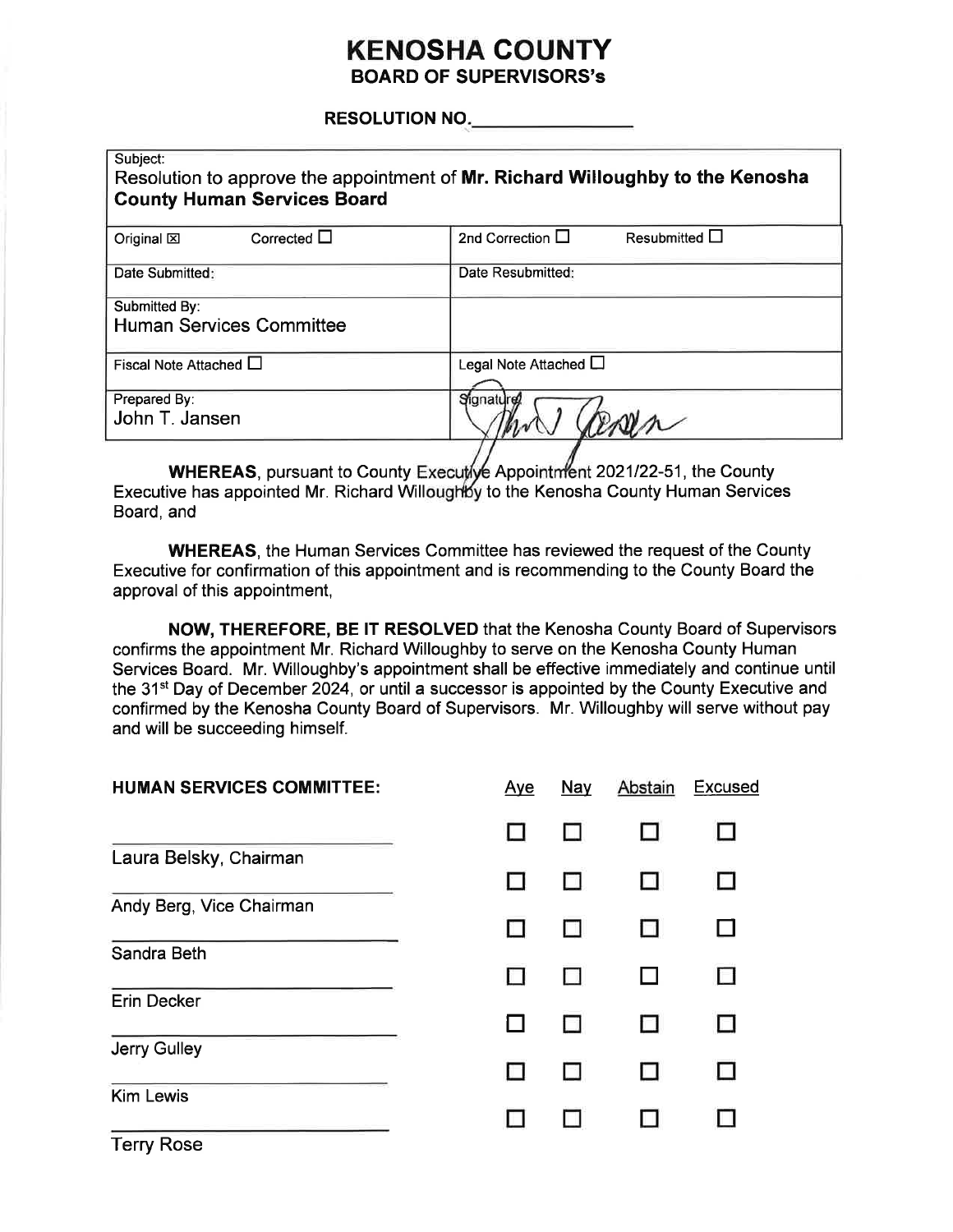

# **COUNTY OF KENOSHA**

**OFFICE OF THE COUNTY EXECUTIVE** Jim Kreuser, County Executive

 $1010-56$ <sup>th</sup> Street, Third Floor Kenosha, Wisconsin 53 140  $(262)$  653-2600 Fax: (262) 653-2817

## ADMINISTRATIVE PROPOSAL

## **COUNTY EXECUTIVE APPOINTMENT 2021/22-51**

## RE: KENOSHA COUNTY HUMAN SERVICES BOARD

## TO THE HONORABLE KENOSHA COUNTY BOARD OF SUPERVISORS:

Placing special trust in his judgment and based upon his qualifications, I hereby submit to the Honorable Kenosha County Board of Supervisors for its review and approval the name of

> Richard Willoughby Kenosha, WI 53142

to serve a three-year term on the Kenosha County Human Services Board beginning immediately upon confirmation by the County Board and continuing until the 31<sup>st</sup> day of December 2024 or until a successor is appointed by the County Executive and confirmed by the Kenosha County Board of Supervisors.

Since his last appointment, Mr. Willoughby has attended 16 of the 17 meetings held. His <sup>1</sup> absence was excused.

Mr. Willoughby will serve without pay. Mr. Willoughby will be succeeding himself

Respectfully submitted this 16<sup>th</sup> day of December 2021.

Krenser

Jim Kreuser Kenosha County Executive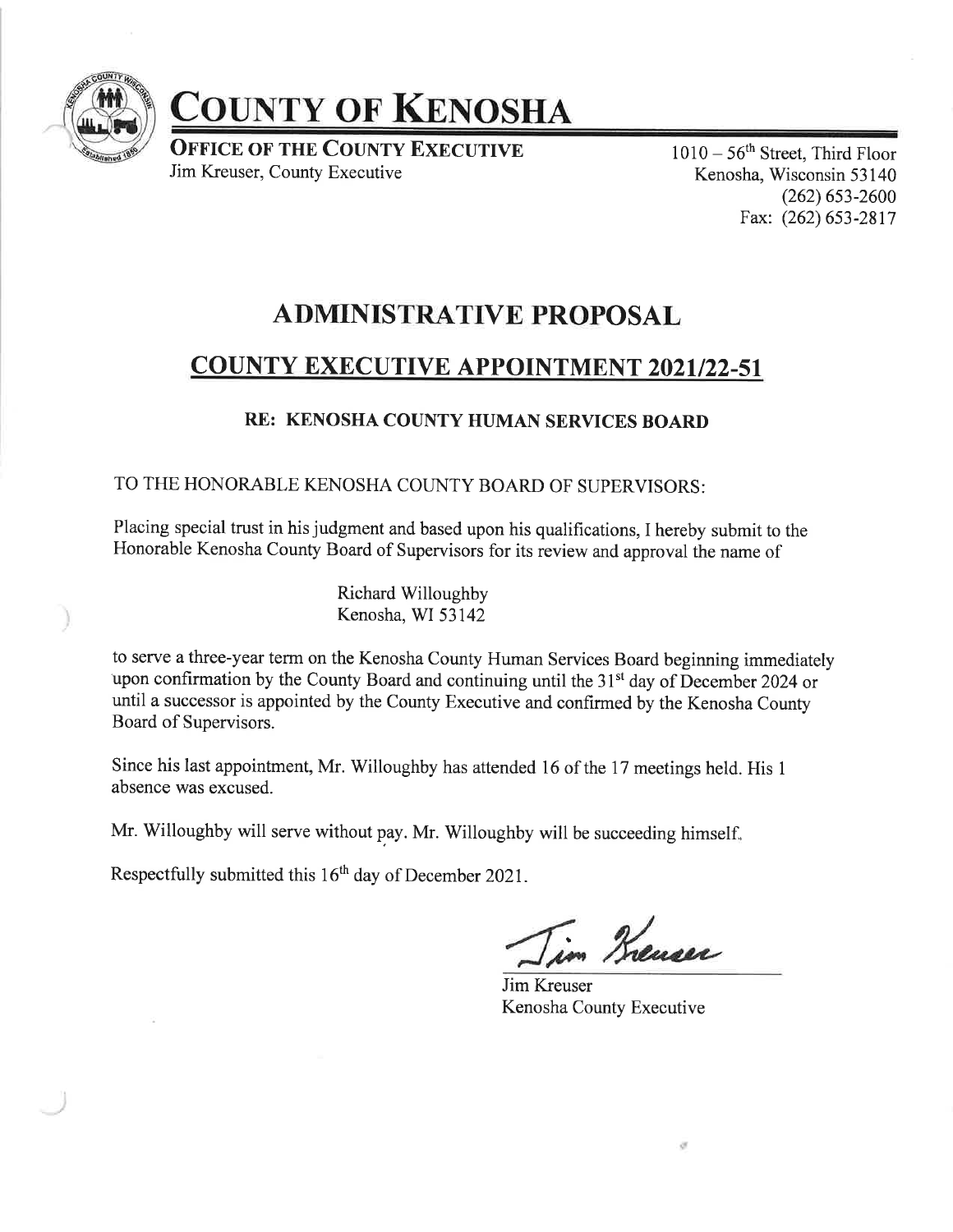## COUNTY OF KENOSHA OFFICE OF THE COUNTY EXECUTIVE JIM KREUSER

### APPOINTMENT PROFILE KENOSHA COUNTY COMMISSIONS. COMMITTEES & BOARDS

| (Please type or print)<br>Information marked with an $*$ will be redacted before this form is publicly posted.                                                                                                        |  |  |  |
|-----------------------------------------------------------------------------------------------------------------------------------------------------------------------------------------------------------------------|--|--|--|
| Name: $12 \times 1100$<br>First Middle Initial (optional)                                                                                                                                                             |  |  |  |
| *Residence Address:                                                                                                                                                                                                   |  |  |  |
| Occupation: Retiled: ABSOTT LABS QUality SYSTEMS MOR                                                                                                                                                                  |  |  |  |
| *Business Address:                                                                                                                                                                                                    |  |  |  |
| *Telephone Number: Residence                                                                                                                                                                                          |  |  |  |
| *Daytime Telephone Number:                                                                                                                                                                                            |  |  |  |
| *Email Address: Cichardwilloughby @ asservateche not                                                                                                                                                                  |  |  |  |
| Name of the Commission, Committee or Board for which you are applying:                                                                                                                                                |  |  |  |
| Human Curis Board                                                                                                                                                                                                     |  |  |  |
| Personal Statement: Please indicate why you believe you would be a valuable addition to<br>the Commission, Committee or Board for which you are applying. If more space is<br>needed, please attach a separate sheet. |  |  |  |
| Currently Serving COR 20 + Xears And HAVE                                                                                                                                                                             |  |  |  |
| lity Control<br>erices-Have disabled Son + An A                                                                                                                                                                       |  |  |  |
| Disabile veteran.                                                                                                                                                                                                     |  |  |  |
| itiations were services such as FAMIL<br>RCQual                                                                                                                                                                       |  |  |  |
| Perpas Several Terms on<br>600Rd.<br>DR                                                                                                                                                                               |  |  |  |
| Knowledgeable about courty veteras services.                                                                                                                                                                          |  |  |  |
| Revised 7-1-2021                                                                                                                                                                                                      |  |  |  |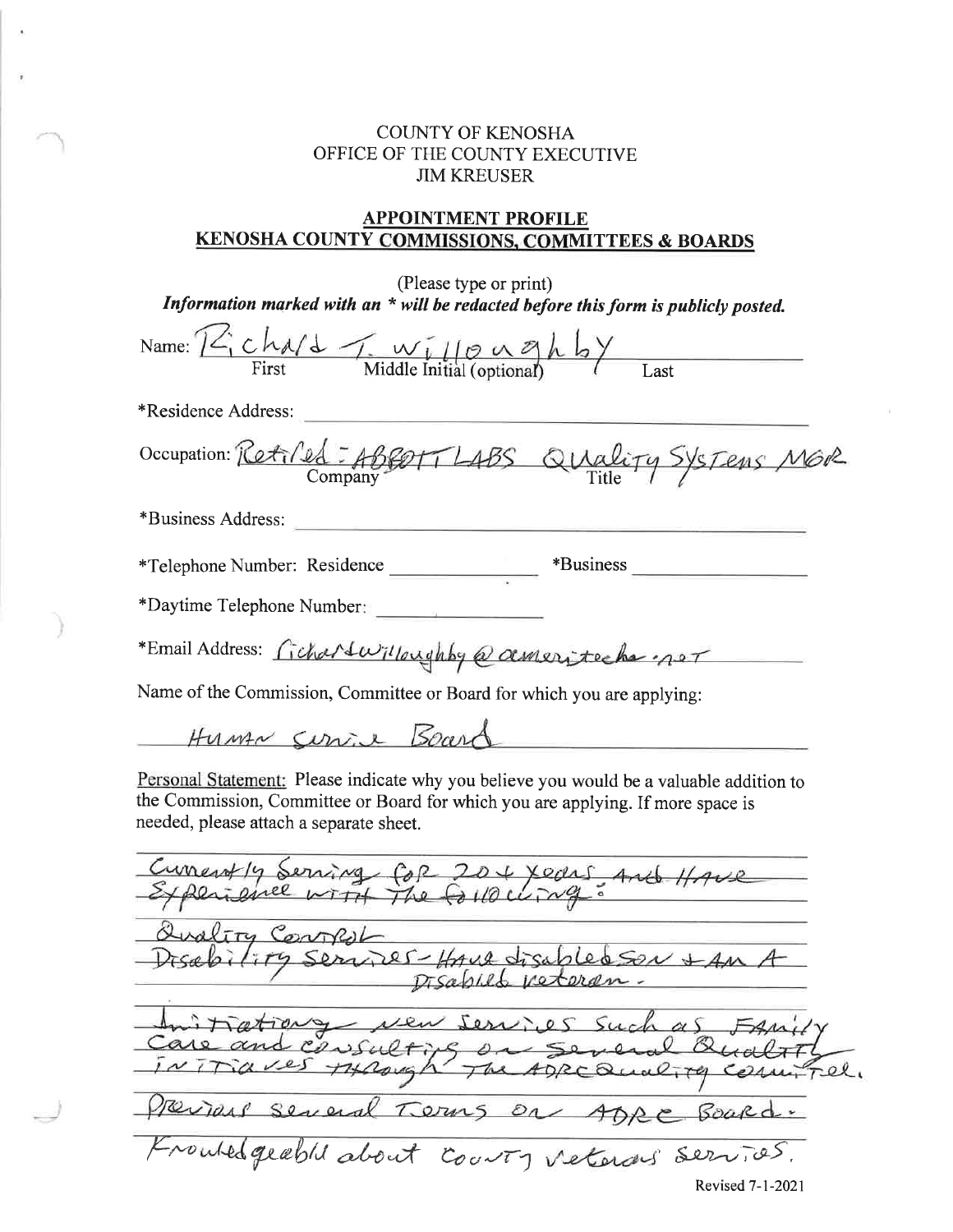Kenosha County Commissions, Committees & Boards Appointment Profile - Page 2

Additional Information: Past Commander of vietran veteras GROWP,

Nominee's Supervisory District:

Special Interests: Indicate organizations or activities in which you have a special interest

but may not have been actively involved.<br>All Agging + DisaBility services.

Do you or have you done business with\_ any part of Kenosha County Government in the  $\frac{1}{100}$  you of have you done business with any part of Kenosia County Government is<br>past 5 years? Yes ( ) No  $\bigcup$  If yes, please attach a detailed explanation.

Affiliations: List affiliations in all service groups, public service organizations, social or charitable groups, labor, business or professional organization, and indicate if it was a board or staff affiliation

See about ADDITORIal Info.

Governmental Services: List services with any govemmental unit.  $\mathcal{N}$   $\mathcal{A}$ 

Conflict Of Interest: It would be inappropriate for you, as a current or prospective appointee, to have a member of your immediate family directly involved with any action that may come under the inquiry or advice of the appointed board, commission, or committee. A committee member declared in conflict would be prohibited from voting on any motion where "direct involvement" had been declared and may result in embarrassment to you and/or Kenosha County.

 $\mathscr{D} \cup$ 

Signature of N

 $\overline{z}$ Date

Please Return To:

Kenosha County Executive <sup>1010</sup>- 56th Street Kenosha, WI 53140 Email: County.Executive@kenoshacounty.org